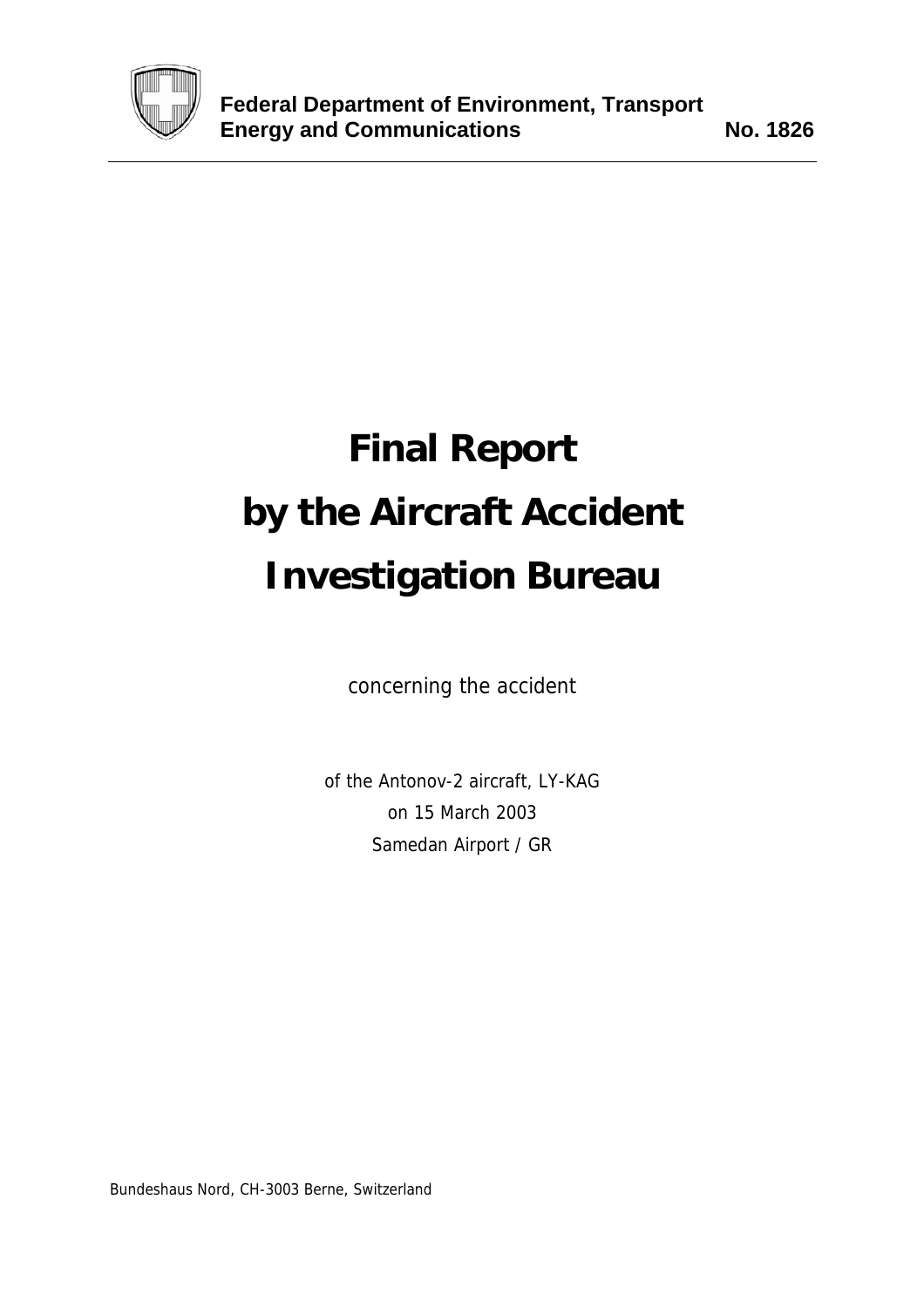## **Ursache**

Der Unfall ist darauf zurückzuführen, dass der Motor des Flugzeugs in der Steigflugphase aussetzte und das Flugzeug nicht über genügend Höhe für eine Umkehrkurve verfügte.

Zur Motorpanne haben möglicherweise beigetragen:

- Vergaservereisung
- falsche Einstellung der Gemischregulierung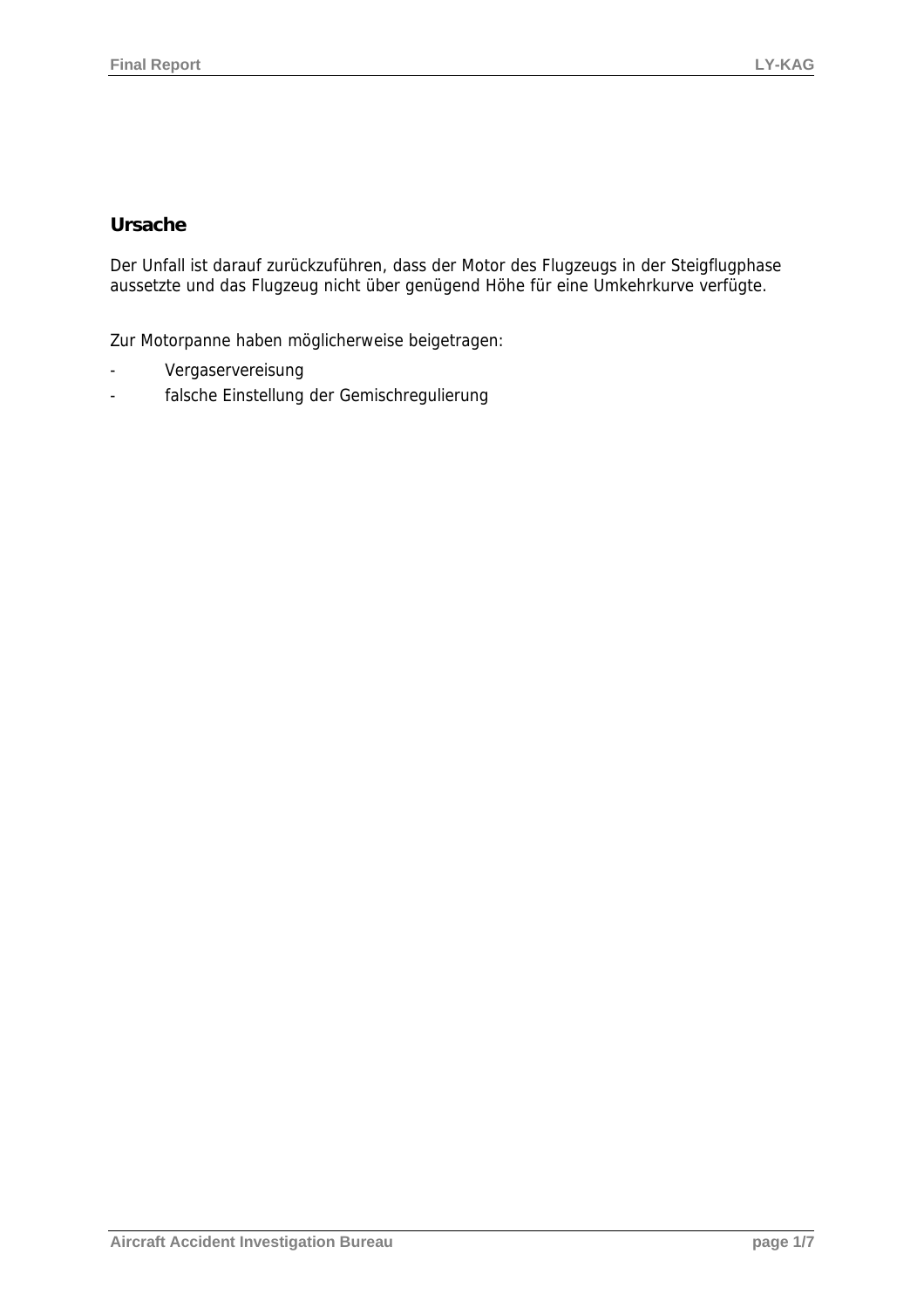# **Final Report**

**This report has been prepared for the purpose of accident/incident prevention. The legal assessment of accident/incident causes and circumstances is no concern of the incident investigation (Art. 24 of the Air Navigation Law)** 

| <b>Aircraft</b>          |                | Antonov AN-2                                                                                 |                   |      | LY-KAG                                            |                      |
|--------------------------|----------------|----------------------------------------------------------------------------------------------|-------------------|------|---------------------------------------------------|----------------------|
| Operator                 |                | 3018 Kaunas, Lithuania                                                                       |                   |      | AB "Kauno aviacijos gamykla", J. Bakanausko 29,   |                      |
| Owner                    |                | Klaipedos rajonas, Lithuania                                                                 |                   |      | "Klaipedos avialinijos" Ltd., LT-5843 Dirvupiù km |                      |
| <b>Pilot</b>             |                | Lithuanian citizen, born 1966                                                                |                   |      |                                                   |                      |
| Licence                  |                | Commercial pilot, ATPL KA<br>Lithuanian flying instructor authorisation issued on 22.09.2000 |                   |      |                                                   |                      |
| <b>Flight experience</b> | <b>Total</b>   |                                                                                              | 3004:00           |      | In the previous 90 days                           | 14:50                |
|                          |                | On incident type                                                                             | 440:56            |      | In the previous 90 days                           | 13:39                |
| <b>Place</b>             |                | Samedan aerodrome, GR                                                                        |                   |      |                                                   |                      |
| <b>Coordinates</b>       |                |                                                                                              |                   |      | <b>Altitude</b>                                   | <b>1707 MASL</b>     |
| Date and time            |                | $15.03.2003$ , $17:25$ LT (LT = UTC+1)                                                       |                   |      |                                                   |                      |
| <b>Type of flight</b>    |                | Private flight, VFR                                                                          |                   |      |                                                   |                      |
| <b>Phase of flight</b>   |                | Initial climb                                                                                |                   |      |                                                   |                      |
| <b>Type of incident</b>  |                | Engine failure                                                                               |                   |      |                                                   |                      |
| Injuries to persons      |                |                                                                                              |                   |      |                                                   |                      |
|                          |                |                                                                                              |                   | Crew | Passengers                                        | <b>Third parties</b> |
|                          | Fatal          |                                                                                              | ---               |      | ---                                               | ---                  |
|                          | <b>Serious</b> |                                                                                              | ---               |      | ---                                               | $---$                |
|                          | Minor or none  |                                                                                              | 1                 |      | 2                                                 |                      |
| Damage to aircraft       |                |                                                                                              | Seriously damaged |      |                                                   |                      |
| Other damage             |                | None                                                                                         |                   |      |                                                   |                      |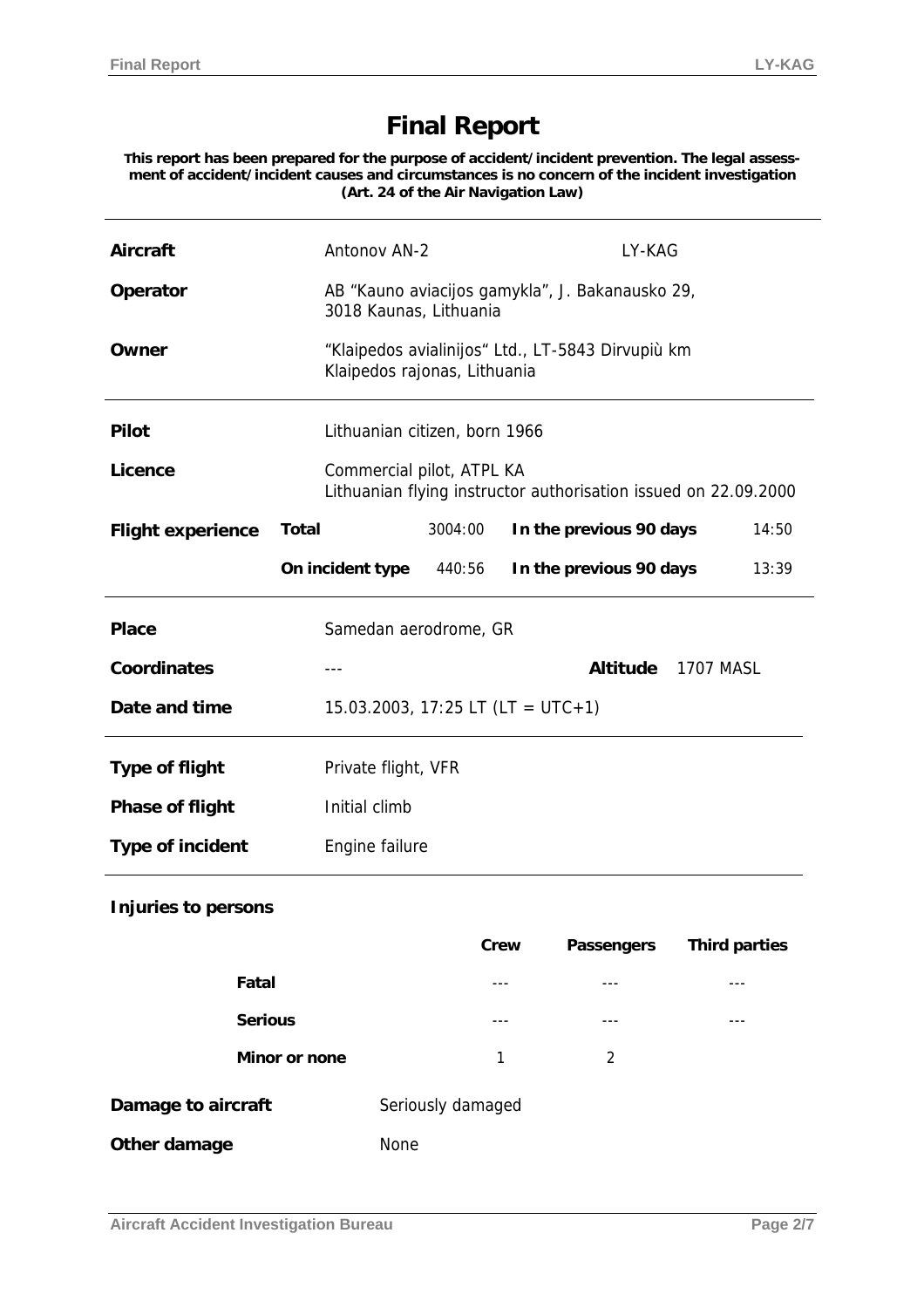#### **General**

In February 2003 a private pilot who was an aviation enthusiast living in St. Moritz founded the "Anuschka Club International". Via the finance company "Poseidon Finance Ltd." Bermuda, which was represented by him in Switzerland, he leased an aircraft of the Antonov AN-2 type from the Lithuanian company "Klaipedos avialinijos di Klaipeda" with the intention of allowing club members to fly it.

The company "Klaipedos avialinijos" provided a flying instructor of Lithuanian nationality, with the aim of allowing club members to fly the aircraft as private pilots from the right-hand pilot's seat.

### **History of flight**

On 15.03.03, at 16:47<sup>1</sup>, the club's founder (hereinafter designated the "representative of the Poseidon company") took off with the flying instructor and five passengers on a training flight. During a problem-free flight of 25 minutes' duration he flew over the locality of St. Moritz and the Bernina and reached an altitude of approximately 2700 m above mean sea level. He then reduced engine power to minimum and initiated the descent for a direct approach to runway 03 via Pontresina. During the descent the carburettor pre-heater was set to an intermediate position.

After the landing at 17:12 the representative of Poseidon and the five passengers left the aircraft and two new passengers boarded. The flying instructor remained at the aircraft controls and during the change-over allowed the engine to run at just above the minimum idling speed. In so doing he observed a carburettor temperature of  $+5^{\circ}$  Celsius. After the two passengers had boarded, he taxied the aircraft to the taxi holding position for runway 03.

At 17:21 the flying instructor took off with flaps set to 20°. The runway length available for take-off was 1800 m. After reaching a height of 60 m above the ground, the flaps were retracted from 20° to 5° and the engine power was reduced to the corresponding figures for the climb.

At an altitude of about 120 to 130 metres above the ground the engine suddenly stopped. After a failed attempt to re-start the engine by repeated movements of the power lever, which feeds additional fuel via the accelerator pump which is activated in this way, the flying instructor decided on an emergency landing after a 180° turn. The pilot assured the necessary airspeed by immediately pushing forward the elevator and initiated a left turn in order to land on runway 21. The aircraft approached runway 21 in a descent, on a heading of approximately 150° and at a speed indicated by the pilot of approximately 140 km/h. By increasing the landing flap setting, the flying instructor managed to clear a group of trees which was situated in the approach corridor, with only a few treetops touching the aircraft. At minimum speed, the aircraft made contact with the snow-covered area 350 m after the beginning of the runway and approximately 20 metres to the right of runway 21. The aircraft flipped over and came to rest upside-down.

The aircraft was seriously damaged. The persons on board were uninjured. Fire did not break out.

 $\overline{a}$ 

<sup>&</sup>lt;sup>1</sup> All times local, central European winter time,  $LT = UTC + 1$  hour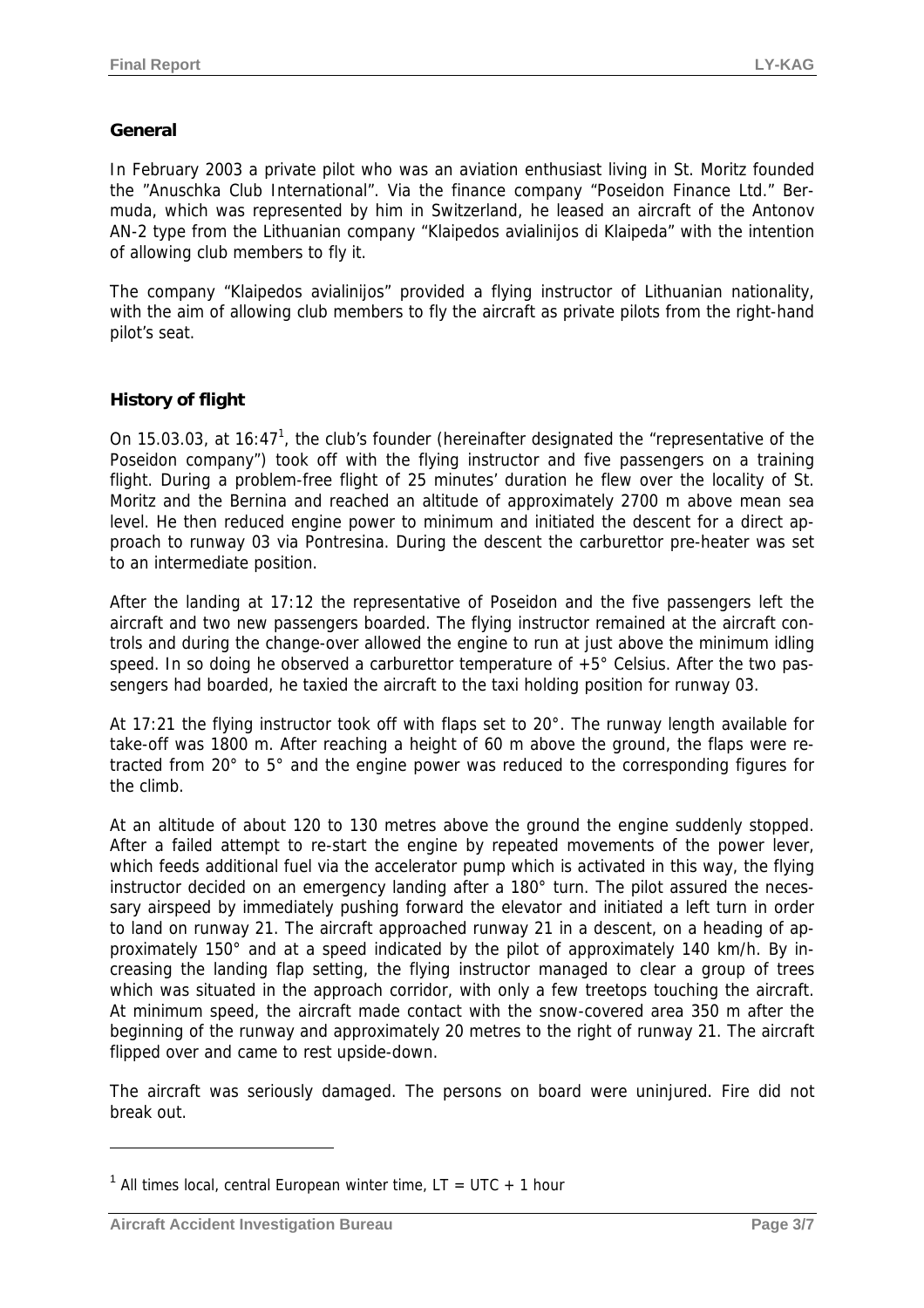## **Findings**

- The pilot was in possession of a valid professional pilot's licence, issued by the Lithuanian authorities on 26.10.1993. He was also in possession of a flying instructor's authorisation issued by the Lithuanian authorities on 22.09.2000.
- There is no indication whatsoever of ill health on the part of the pilot at the time of the accident. The result of an alcohol test was negative.
- The occupants had their seat belts fastened and these withstood the load.
- The mass and centre of gravity were within the prescribed limits.
- A flight data recorder was neither prescribed nor installed.
- The representative of the Poseidon company completed the flight notification for the first flight at 16:47 and inserted the name of the flying instructor as the commander. The name of the Poseidon company representative appears on the take-off list as the commander. The latter was not in possession of the necessary authorisation.
- No flight notification was completed for the accident flight. The Poseidon company representative was indicated on the take-off list as the commander, but was not on board.
- An AFM for the Antonov AN-2 aircraft LY-KAG was missing.
- Before the investigators arrived, some 300 litres of aviation fuel was drained from the aircraft by the representative of the Poseidon company. According to the pilot's statement, the total amount of fuel before departure was approximately 500 litres.
- In view of the damage to the propeller and the ambiguous ownership situation of the aircraft at the time of the investigation, no trial run was carried out.
- During the inspection of the cockpit carried out at the beginning of the investigation it was ascertained that the control lever for regulating the mixture was 20 mm in front of the front stop (lean mix) and the control lever for regulating the carburettor temperature was "open" 30 mm in the pre-heating direction.
- On 10 and 11 April 2003, in the hangar at Samedan airport, the engine was examined by a German aviation expert commissioned by the Aircraft Accident Investigation Bureau in cooperation with a German inspector for Class 1 aircraft. Both experts have been in possession of a valid type licence and instruction licence for the AN-2 aircraft type for many years.

The examination produced the following results:

**Quote** 

…/" Eine Zulassungsurkunde (Airworthniss Certificat) aus dem der Besitzer des Luftfahrzeuges und Angaben zur Lufttüchtigkeit ersichtlich sind wurde im zur Einsicht übergebenen Dokumentenmaterial nicht vorgefunden. Ein Flughandbuch aus dem spezielle Angaben zum Luftfahrzeug, den Systemen Leistungsdiagramme, Anroll- und Startstreckenmonogramm sowie Zusatzinformationen über Sondereinbauten zu entnehmen sind wurde nicht aufgefunden.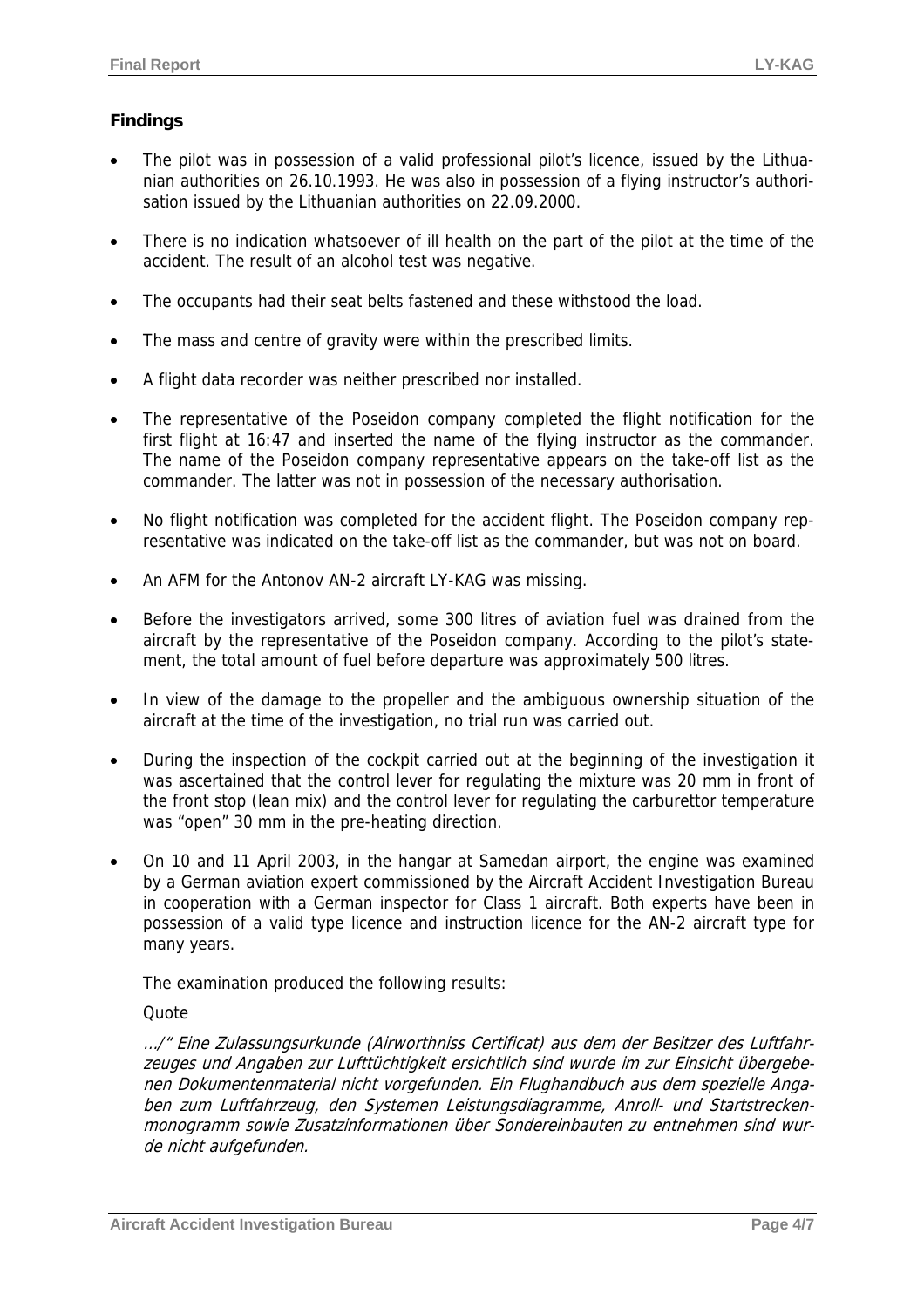Massgebliche Aussagen zu Betriebstunden und technischen Arbeiten konnten nur aus dem aktuellen Bordbuch des Luftfahrzeugs (Aircraft journey log book) und dem Motorjournal entnommen werden. Die Eintragungen im Bordbuch, von den einzelnen Piloten sehr unterschiedlich vorgenommen. Es wurden mehrfach Streichungen von Eintragungen vorgenommen und Eintragungen nachträglich verändert. Bei Aufrechnung der Zeiten im Bordbuch ergaben sich mehrere geringfügige Differenzen.

#### Schlussfolgerung:

Eine Störung durch Ausfall des Zündsystems kann ausgeschlossen werden. An dem gesamten Teil der mechanisch bewegten Teile des Motors, am Gehäuse und den Aggregaten am Motor wurden keine Mängel festgestellt, die zu einem plötzlich eintretenden Motorstillstand führen konnten. "/…

End quote

| Type:                                     | $AN-2$                                                                                                                                                    |  |  |  |
|-------------------------------------------|-----------------------------------------------------------------------------------------------------------------------------------------------------------|--|--|--|
| Manufacturer:                             | PZL MIELEC. KB Antonov                                                                                                                                    |  |  |  |
| Characteristics:                          | Six-seater biplane with fixed landing gear                                                                                                                |  |  |  |
| Year of construction:                     | unknown                                                                                                                                                   |  |  |  |
| Serial number:                            | 1G19522                                                                                                                                                   |  |  |  |
| Engine:                                   | Radial engine with nine cylinders                                                                                                                         |  |  |  |
| Manufacturer:                             | Shvetsov                                                                                                                                                  |  |  |  |
| Type:                                     | ASCH-62 IR                                                                                                                                                |  |  |  |
| Power:                                    | 1000 HP                                                                                                                                                   |  |  |  |
| Serial number:                            | K 1635475                                                                                                                                                 |  |  |  |
| Propeller:                                | $AW - 2$                                                                                                                                                  |  |  |  |
| Serial number:                            | W 610028                                                                                                                                                  |  |  |  |
| Maximum take-off mass:                    | 5500 kg                                                                                                                                                   |  |  |  |
| Registration certificate:                 | Republic of Lithuania CAA No. 00836, issued<br>on 17.04.2002                                                                                              |  |  |  |
| Airworthiness certificate:                | Republic of Lithuania CAA No. 00836, issued<br>on 17.04.2002, valid till 24.04.2003                                                                       |  |  |  |
| Area of use:                              | unknown                                                                                                                                                   |  |  |  |
| Keeper according to logbook:              | AB Kauno aviacijos gamykla, Lithuania                                                                                                                     |  |  |  |
| Owner according to logbook:               | M. Paglicci, 52100 Arezzo, Italy                                                                                                                          |  |  |  |
| Owner after 30.01.2003:                   | Klaipedos avialinijos, Lithuania                                                                                                                          |  |  |  |
| Leasing contract:                         | dated 04.03.2003 with the Poseidon company<br>Finance Ltd., Tortola British Virgin Island, rep-<br>resented in Switzerland by Dr. P. Berry,<br>St. Moritz |  |  |  |
| Flying hours at the time of the accident: | Airframe:<br>4471:38<br>1408:07<br>Engine:                                                                                                                |  |  |  |
| Last 100 hour check:                      | carried out on 25.04.2002                                                                                                                                 |  |  |  |
| Last periodic inspection:                 | carried out on 09.03.2003                                                                                                                                 |  |  |  |

• **Technical data on the aircraft**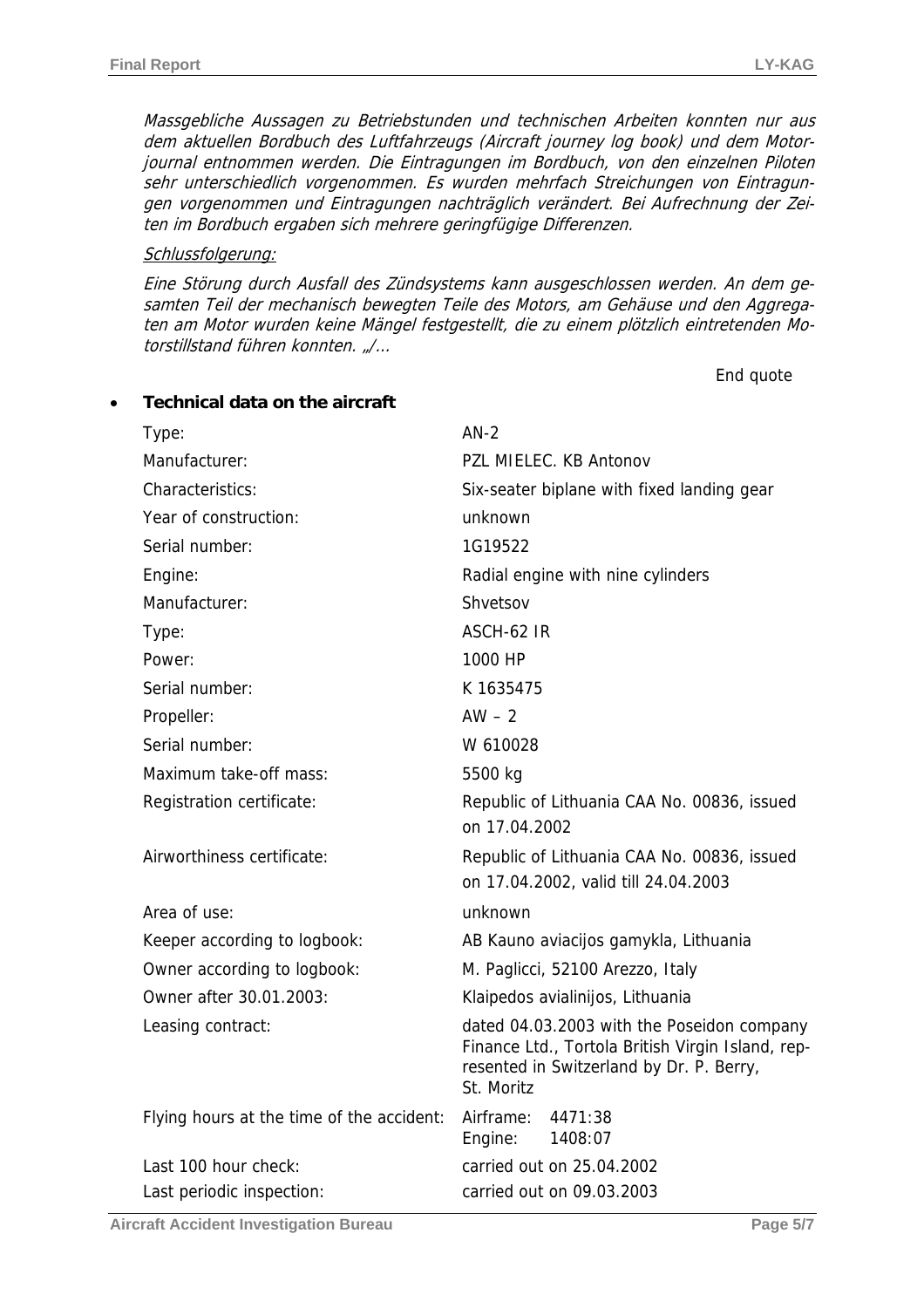#### • **General weather situation**

(according to information from MeteoSwiss)

The centre of an extended high-pressure area was close to Denmark. Switzerland was at the southern edge of this high in a moderate to strong easterly to north-easterly airflow.

#### • **Weather at the time and location of the accident**

| Cloud:                | 1/8, base at about 10 000 ft AMSL                   |  |  |
|-----------------------|-----------------------------------------------------|--|--|
| Weather:              |                                                     |  |  |
| Visibility:           | about 25 km                                         |  |  |
| Wind:                 | 360 degrees, 5 knots, gusting to 11 knots           |  |  |
| Temp./dewpoint:       | - 0 °C / -14 °C (relative atmospheric humidity 35%) |  |  |
| Atmospheric pressure: | QFE Samedan 835.7 hPa                               |  |  |
|                       | QNH LSZH 1034 hPa                                   |  |  |
|                       | QNH LSZA 1029 hPa                                   |  |  |
| Hazards:              |                                                     |  |  |
| Position of the sun:  | Azimuth: 257°, elevation: 10°                       |  |  |
|                       |                                                     |  |  |

#### **Analysis**

#### **Technical aspects**

The carburettor of the Asch 62/R engine in the AN-2 is designed as a fourway downdraught carburettor with a mechanical accelerator system and a separate idling nozzle system. In view of the large quantities of air to be processed by the large-capacity engine and the four venturi channels, high flow speeds can be expected at the nozzles, especially in a descent (i.e. idling) with the throttle valves almost closed. As a result, it is known that ice formation can occur under appropriate weather conditions. When it is running on the ground, the engine heat is not sufficient to melt the ice, as the carburettor is protected from this heat which is detrimental to operation (vapour bubbles, etc.). The closed throttle valves and the fuel feed by the accelerator pump during taxiing promote rather further ice formation, so an adequate supply of fuel and air to the engine can no longer be guaranteed.

Pre-heating was set to plus 5 °C, which is sufficient to prevent ice formation in constant operation when cruising over longer distances. The temperature is measured below the carburettor as the mixture temperature before entry into the charger. If ice is already present, 5 °C at this point is insufficient, as quite different temperatures are required to remove ice in the venturi area because of the flow conditions precisely in the event of changed cross sections and these can indeed be provided by the pre-heating system if the latter is in order.

With heavy icing, de-icing is only possible with temperatures above approx. plus 30 °C at the cited measurement point. Only consistent use of the pre-heating system prior to take-off or on the ground could have prevented the icing problem. When icing occurs at the carburettor, engine power is reduced. However, carburettor icing can hardly be considered as a cause of a sudden engine stoppage when the throttle valves move freely when operated.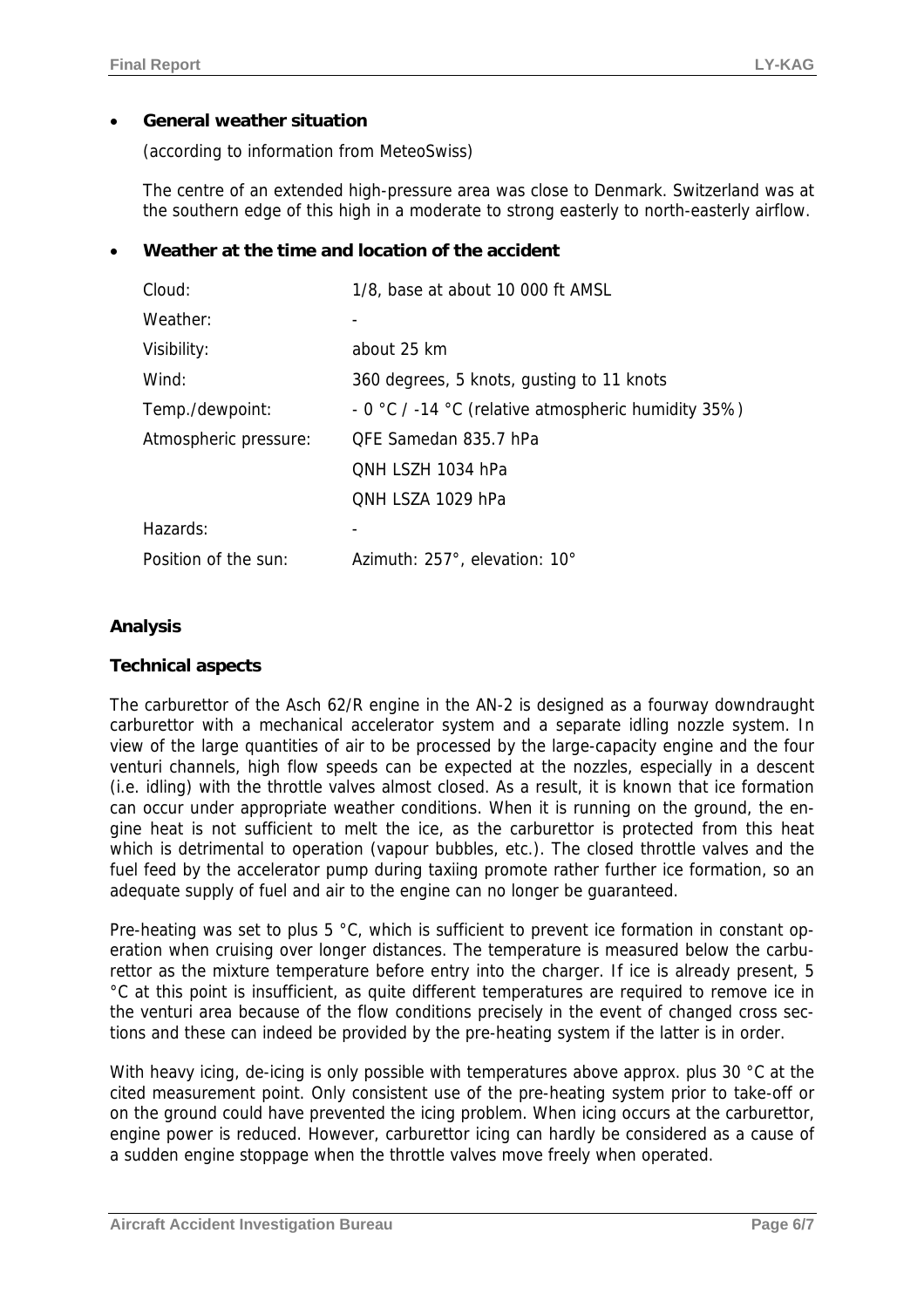In addition to a possible icing problem, an incorrect setting of the mixture regulation, which can no longer be proven retrospectively, may have led to a sudden engine stoppage due to a mixture which was too rich. This would be favoured by the high density altitude at the location of the accident. Repeated pumping with the power lever in order to feed fuel to the engine via the carburettor's accelerator pump would have led to enrich the mixture.

#### **Operational aspects**

The checklist of the Antonov AN-2 specifies that the pilot should continue to fly in a straight line after an engine failure on take-off. The flying instructor at the controls of the aircraft considered the altitude at the time of the failure to be sufficient and initiated a 180° turn. On coming out of the turn he found himself to the right of the runway axis and was forced to fly towards runway 21 on a heading of approx. 150°. In this flight phase the aircraft brushed the tops of a group of trees which was 200 m from the set-down point and was decelerated. The two main wheels came into contact with the approx. 40 cm covering of snow 350 metres after the beginning of the runway and about 20 m to the right of the runway. The wheels sank into the snow, at which point the aircraft flipped over and came to rest upsidedown.

#### **Cause**

The accident was caused by an engine failure in the climbing phase, in which the altitude of the aircraft was not sufficient for a 180° turn.

The following possibly contributed to the engine failure:

- carburettor icing
- incorrect mixture regulation setting

Berne, 23 September 2004 Aircraft Accident Investigation Bureau

**This report has been prepared solely for the purpose of accident/incident prevention. The legal assessment of accident/incident causes and circumstances is no concern of the incident investigation (Art. 24 of the Air Navigation Law)**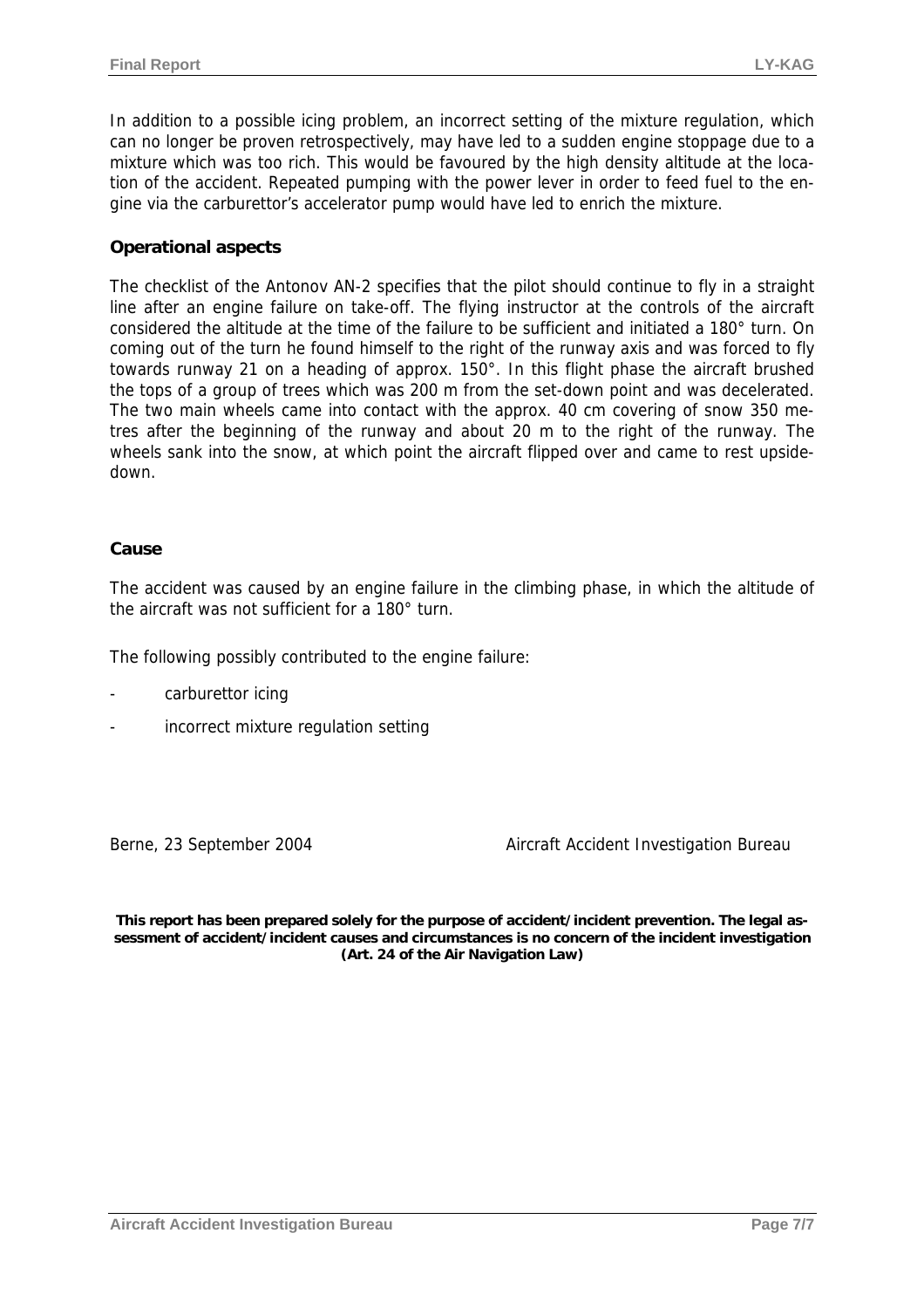# **Annex 1**